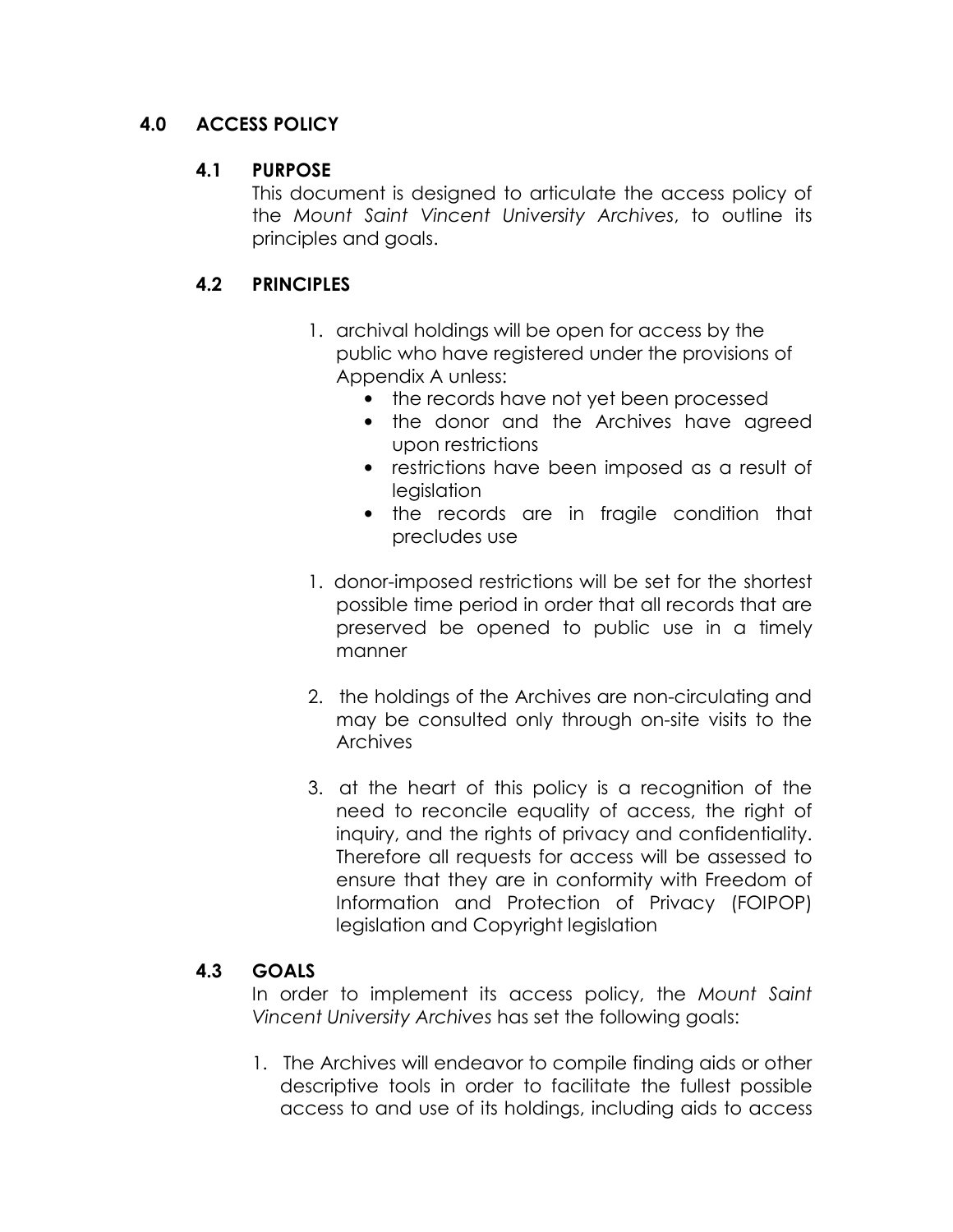in electronic format.

- 2. The Archives will help researchers find the records they need through an Archivist who is helpful, polite and appropriately trained.
- 3. The Archives will endeavor to ensure continuing physical access to records through diligent regard to environmental conditions and proper handling procedures.

See Appendix B for MSVU Archives Handling Rules.

4. The Archives will maintain systems and procedures that prevent loss of archival material through improper handling, negligence or theft.

### 4.4 STANDARDS RELATIVE TO ACCESS

The Archives is guided in providing access to its holdings by the following legislation and professional standards:

- Province of Nova Scotia. Freedom of Information and Protection of Privacy Act
- Government of Canada. Copyright Act
- Canadian Council of Archives. Basic Conservation of Archival Materials: A Guide
- Association of Canadian Archivists. A Code of Ethics for Archivists in Canada
- Canadian Council of Archives. The Rules for Archival Description

# 4.5 POLICIES RELATIVE TO ACCESS

Archival materials must be consulted in the Archives or Library only and are never loaned.

Requests for photocopying will be considered on a case-bycase basis and will be authorized if in compliance with FOIPOP and Copyright Act legislation, if there are no donor